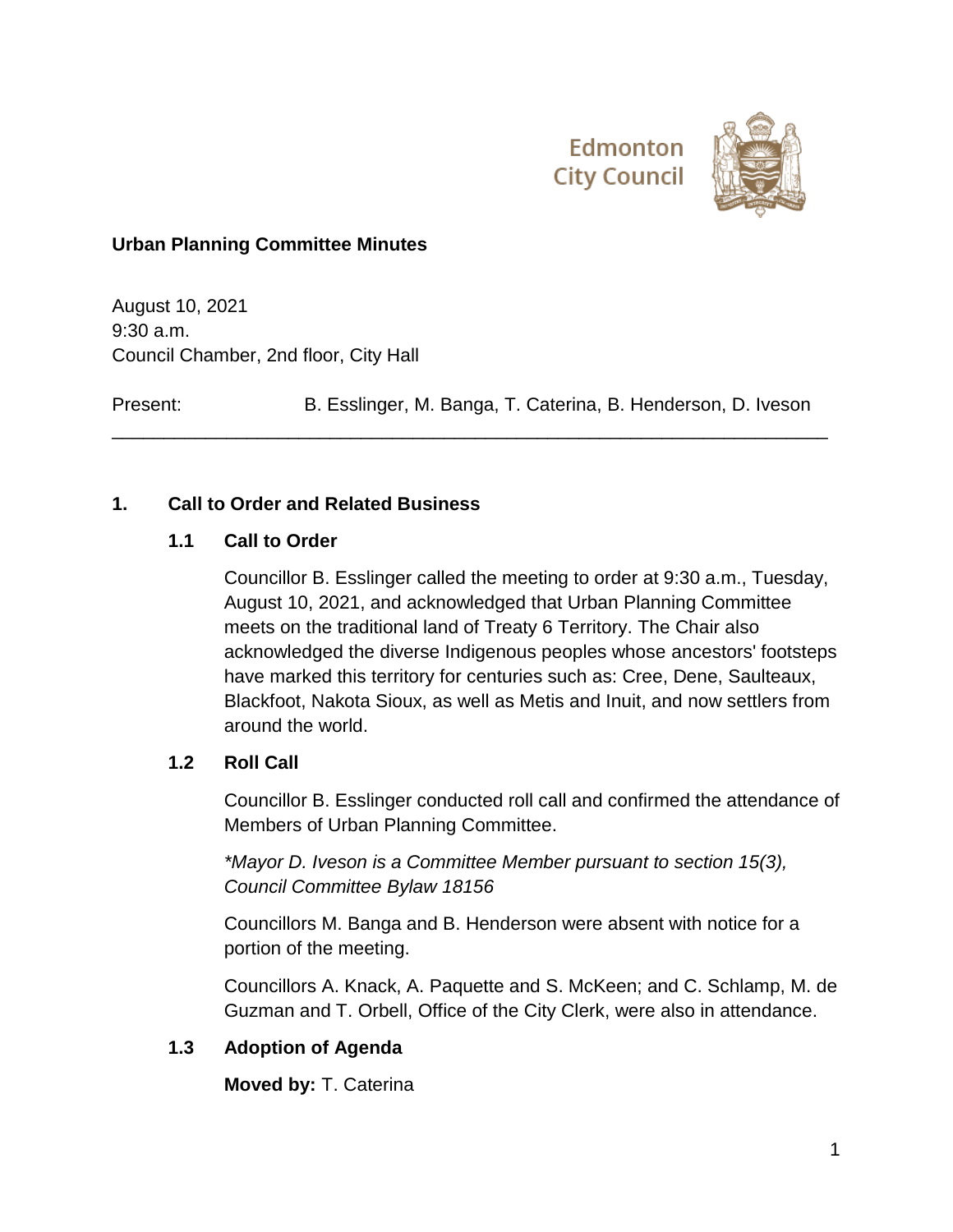That the August 10, 2021, Urban Planning Committee meeting agenda be adopted.

In Favour (4): B. Esslinger, T. Caterina, B. Henderson, and D. Iveson

**Carried (4 to 0)**

## **1.4 Approval of Minutes**

**Moved by:** B. Henderson

That the June 29, 2021, Urban Planning Committee meeting minutes be approved.

In Favour (4): B. Esslinger, T. Caterina, B. Henderson, and D. Iveson

## **Carried (4 to 0)**

## **1.5 Protocol Items**

There were no Protocol Items.

## **2. Items for Discussion and Related Business**

## **2.1 Select Items for Debate**

The following items were selected for debate: 6.2, 6.3, 6.4 and 6.5.

# **2.2 Vote on Reports not Selected for Debate**

**Moved by:** T. Caterina

That the recommendation in the following report be approved:

6.1 Cannabis Retail Store Fee Structure

In Favour (4): B. Esslinger, T. Caterina, B. Henderson, and D. Iveson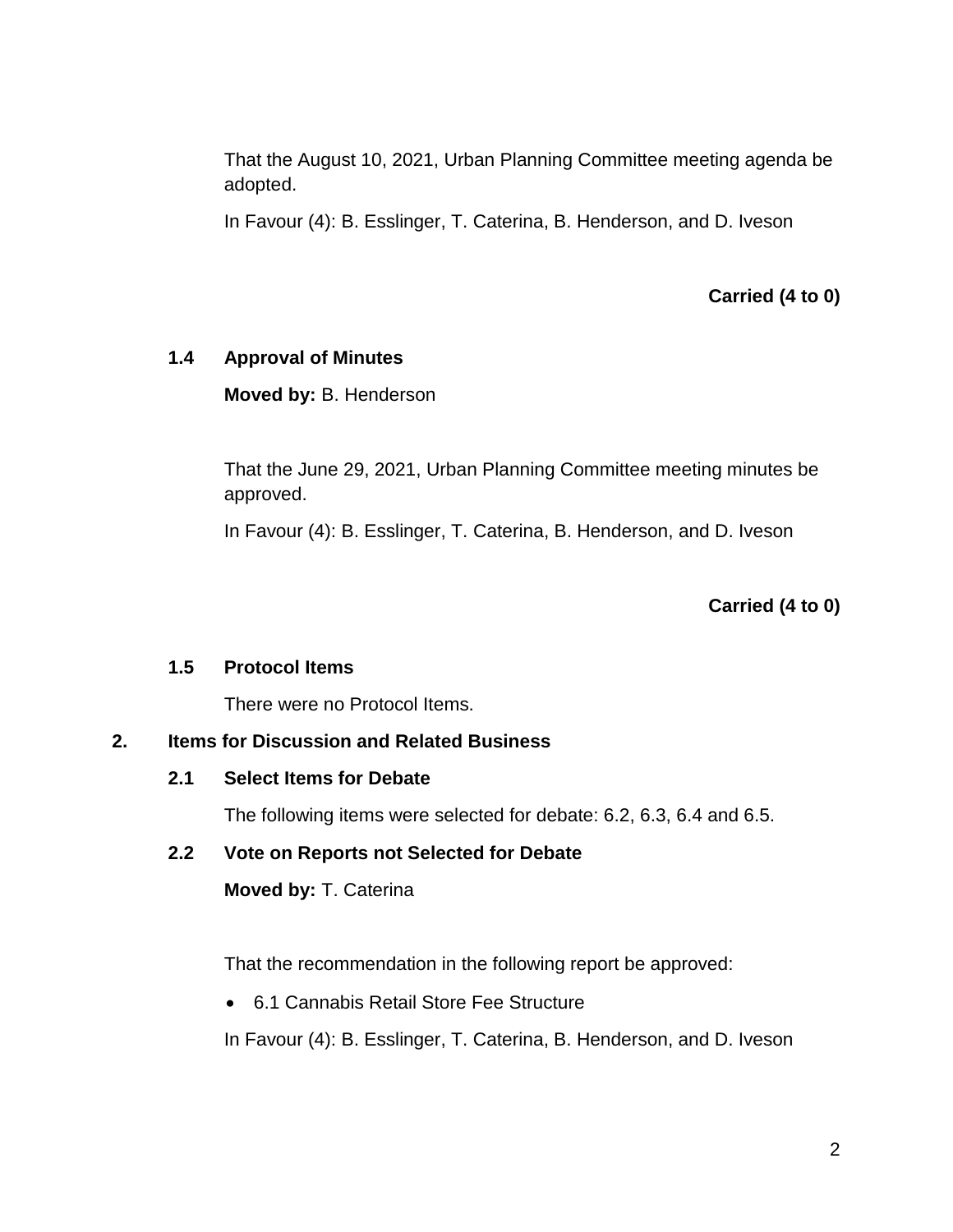## **2.3 Requests to Speak**

#### **Moved by:** B. Henderson

That Urban Planning Committee hear from the following speakers, in panels when appropriate:

- 6.2 Bylaw 20002 Business Licence Bylaw
- 1. B. Newman, Sobeys and Safeway Liquor
- 2. I. Martinez, Alberta Liquor Store Association
- 3. L. Lane
- 4. A. Sumka, Alberta Sex Positive Education and Community Centre
- 5. C. Kasur
- 6. G. Battiste, ANSWERS
- 7. R. Redd
- 8. M. Forya
- 9. L. Answers, Answersociety2020

In Favour (4): B. Esslinger, T. Caterina, B. Henderson, and D. Iveson

## **Carried (4 to 0)**

## **2.4 Requests for Specific Time on Agenda**

#### **Moved by:** B. Henderson

That the following items be dealt with at a specific time on the agenda:

 6.3 Edmonton Transit Advisory Board Report: Transit and Vulnerable Populations and 6.4 Administration Response: Transit and Vulnerable Populations - 1:30 p.m.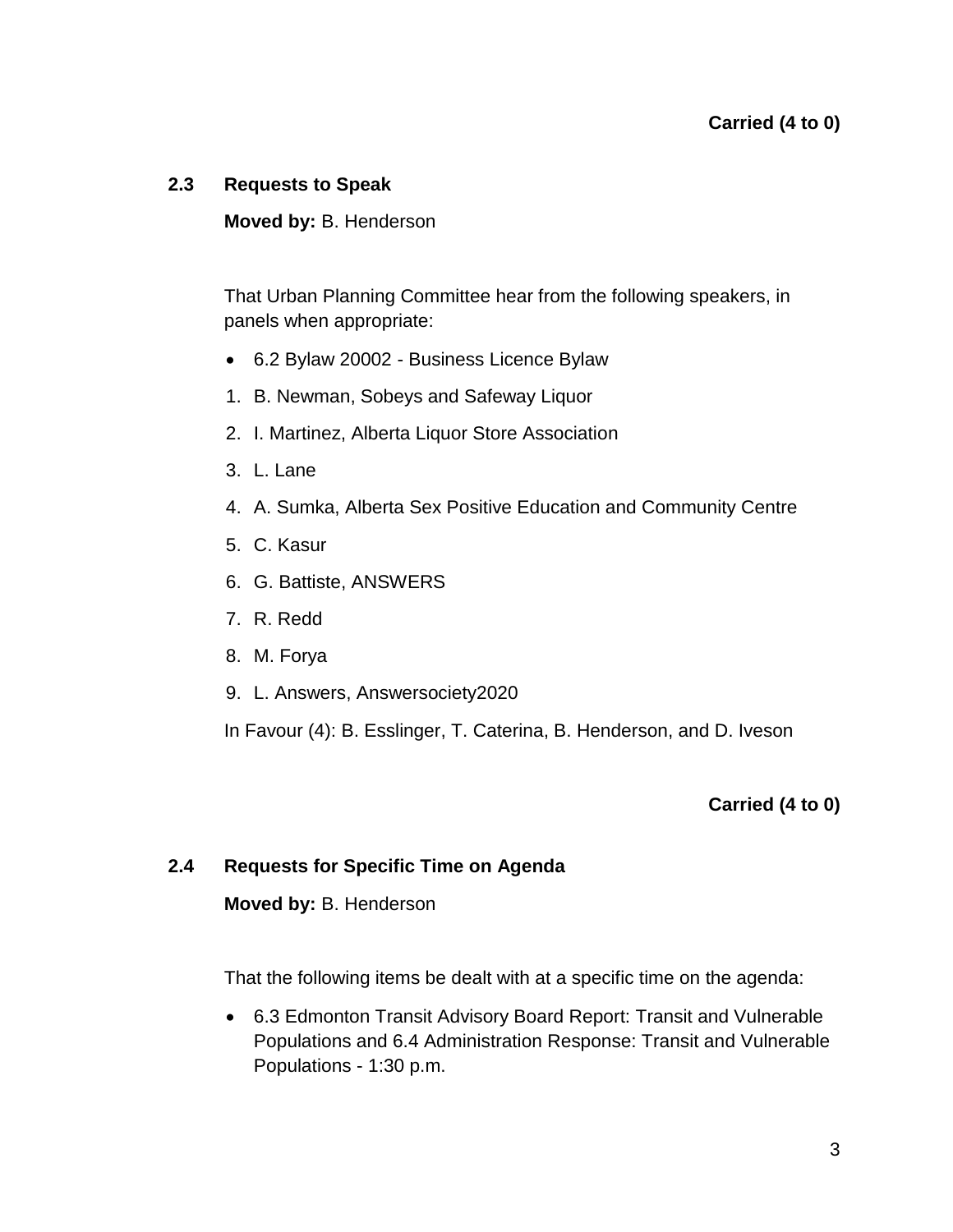# **Carried (4 to 0)**

# **3. Councillor Inquiries**

There were no Councillor Inquiries.

# **4. Reports to be Dealt with at a Different Meeting**

There were no Reports to be Dealt with at a Different Meeting.

## **5. Requests to Reschedule Reports**

There were no Requests to Reschedule Reports.

# **6. Reports**

# **6.1 Cannabis Retail Store Fee Structure**

This item was not selected for debate and was dealt with as part of item 2.2. The following motion carried:

That the August 10, 2021, Urban Planning and Economy report UPE00242, be received for information.

## **6.2 Bylaw 20002 - Business Licence Bylaw**

The following members of Administration's delegation made a presentation and answered questions:

- K. Petrin, Urban Planning and Economy
- W. Tse Ramirez, Urban Planning and Economy

The following public speakers made presentations:

- B. Newman, Sobeys and Safeway Liquor
- I. Martinez, Alberta Liquor Store Association
- $\bullet$  L. Lane
- A. Sumka, Alberta Sex Positive Education and Community Centre
- C. Kasur
- G. Battiste, ANSWERS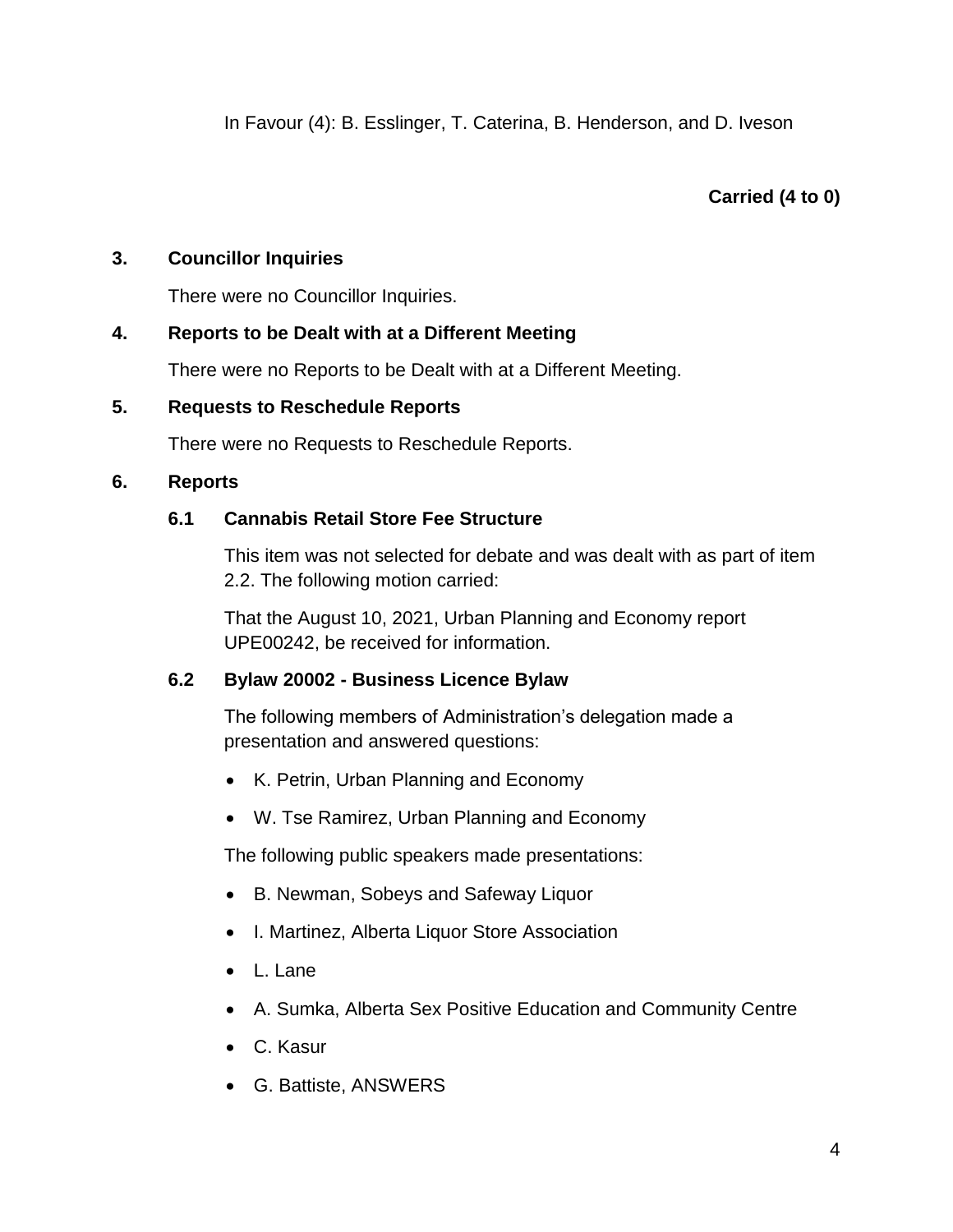- R. Redd
- M. Forya
- L. Answers, Answersociety2020

The following members of Administration's delegation answered questions:

- B. Davis, Edmonton Police Service
- S. McCabe, Deputy City Manager, Urban Planning and Economy

**Moved by:** T. Caterina

That Urban Planning Committee recommend to City Council:

1. That section 38(c) of Bylaw 20002, be replaced with the following:

produce the employee list set out in clause (a) when requested to do so by a Bylaw Enforcement Officer,

2. That Bylaw 20002, as amended, be given the appropriate readings.

In Favour (3): B. Esslinger, T. Caterina, and D. Iveson

**Carried (3 to 0)**

# **6.3 Edmonton Transit Advisory Board Report: Transit and Vulnerable Populations**

The following member of Administration's delegation made a presentation:

L. Vanstone, Edmonton Transit Service Advisory Board

The following member of Administration's delegation made a presentation and answered questions:

C. Kelly, Edmonton Transit Service Advisory Board

**Moved by:** B. Henderson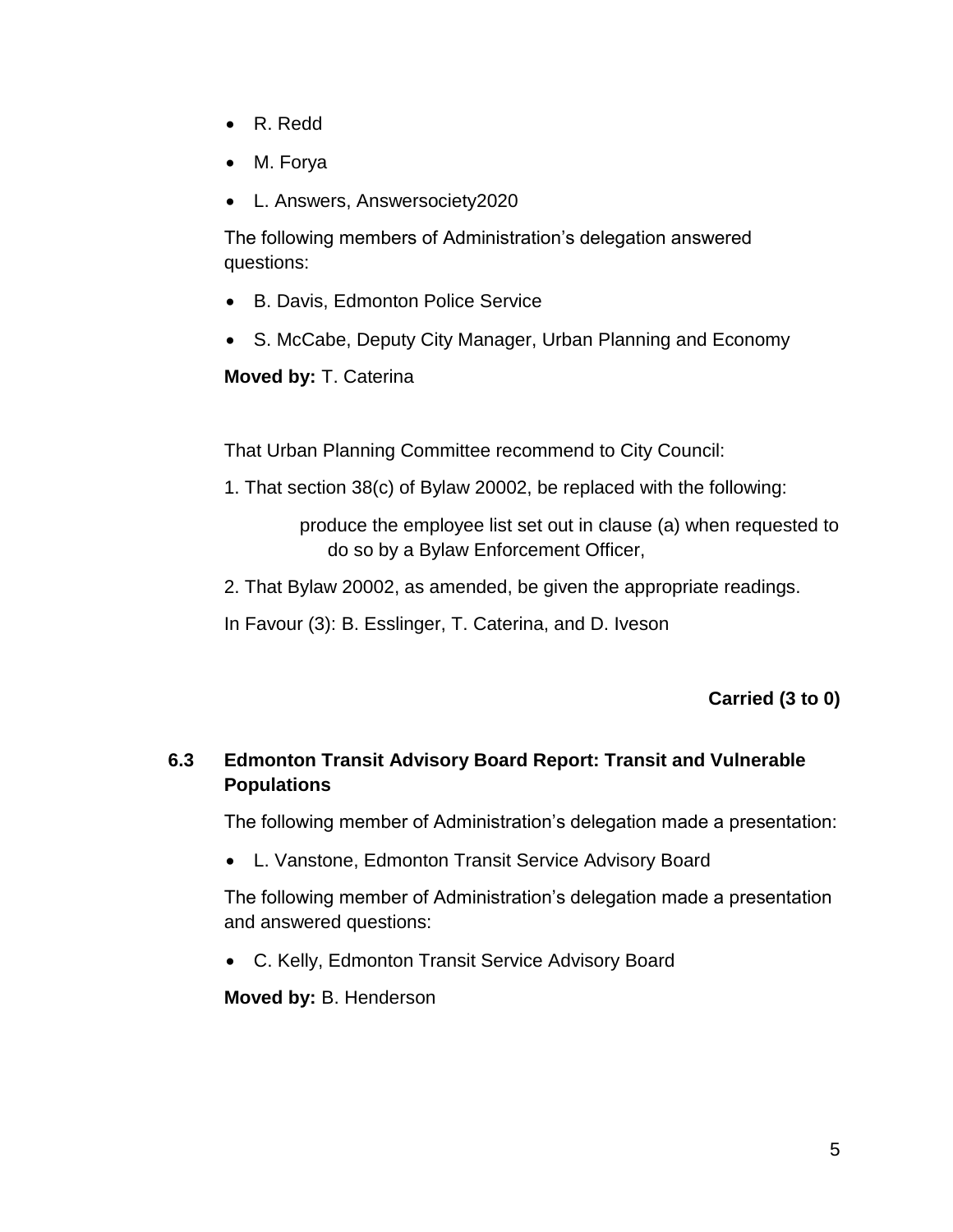That the June 15, 2021, Edmonton Transit Advisory Board report EXT00535, be received for information.

In Favour (4): B. Esslinger, M. Banga, T. Caterina, and B. Henderson

**Carried (4 to 0)**

# **6.4 Administration Response: Transit and Vulnerable Populations**

The following member of Administration's delegation made a presentation and answered questions:

G. Cebryk, Deputy City Manager, City Operations

The following members of Administration's delegation answered questions:

- C. Hotton-MacDonald, City Operations
- S. Feldman, City Operations

**Moved by:** M. Banga

That the June 15, 2021, City Operations report CO00598, be received for information.

In Favour (4): B. Esslinger, M. Banga, T. Caterina, and B. Henderson

# **Carried (4 to 0)**

## **6.5 Park Development Options**

The following member of Administration's delegation made a presentation and answered questions:

• K. Snyder, Urban Planning and Economy

The following member of Administration's delegation answered questions:

L. Butterfield, Urban Planning and Economy

**Moved by:** B. Esslinger